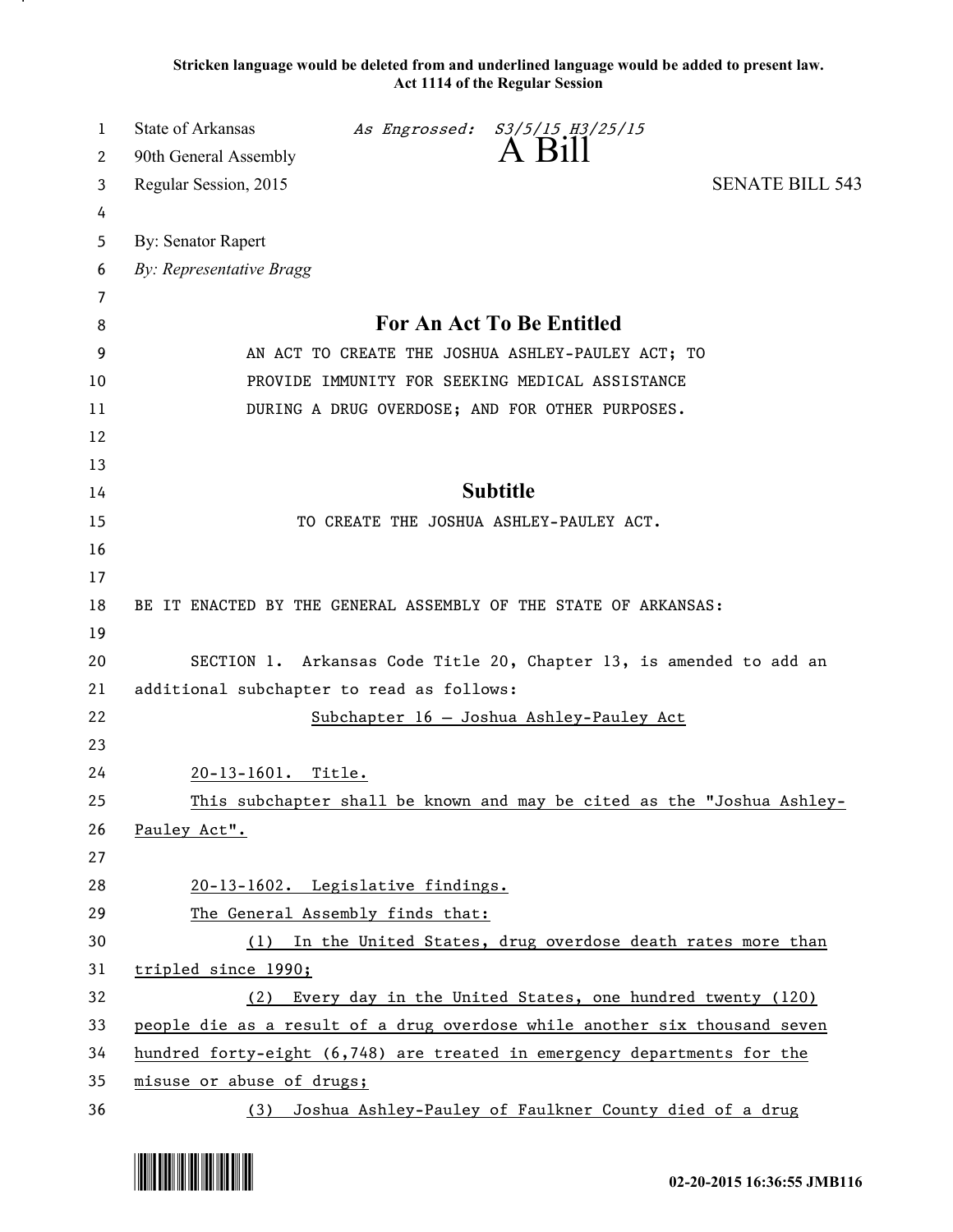| 1               | overdose in May 2014;                                                        |  |  |  |
|-----------------|------------------------------------------------------------------------------|--|--|--|
| 2               | (4) Drug overdoses were the leading cause of death in 2012, with             |  |  |  |
| 3               | drug overdoses causing more deaths among people between twenty-five (25)     |  |  |  |
| 4               | years of age and sixty-four (64) years of age than motor vehicle traffic     |  |  |  |
| 5               | crashes;                                                                     |  |  |  |
| 6               | (5) Overdose reporting legislation, medical amnesty legislation,             |  |  |  |
| 7               | or 911 Good Samaritan laws have been enacted in fourteen (14) states,        |  |  |  |
| 8               | including Louisiana, Oklahoma, and Tennessee, and are under consideration in |  |  |  |
| 9               | several other states;                                                        |  |  |  |
| 10              | (6) In North Carolina, it is believed that at least twenty (20)              |  |  |  |
| 11              | lives have been saved since passage of similar legislation; and              |  |  |  |
| 12              | (7) The State of Arkansas must take steps to combat the increase             |  |  |  |
| 13              | of drug overdoses in the state and protect the health and safety of its      |  |  |  |
| 14              | citizens.                                                                    |  |  |  |
| 15              |                                                                              |  |  |  |
| 16              | 20-13-1603. Definitions.                                                     |  |  |  |
| 17              | As used in this subchapter:                                                  |  |  |  |
| <b>18</b>       | (1) "Drug overdose" means an acute condition resulting from, or              |  |  |  |
| <b>19</b>       | that a reasonable person would believe to be resulting from, the consumption |  |  |  |
| 20              | or use of alcohol, a controlled substance, or dangerous drug, or a           |  |  |  |
| 21              | combination of alcohol, controlled substance, or dangerous drug by an        |  |  |  |
| 22              | individual, causing signs including without limitation:                      |  |  |  |
| 23              | (A) Extreme physical illness;                                                |  |  |  |
| 24              | (B) Decreased level of consciousness;                                        |  |  |  |
| 25              | (C) Respiratory depression;                                                  |  |  |  |
| 26              | (D)<br>Coma;                                                                 |  |  |  |
| 27              | Mania; or<br>(E)                                                             |  |  |  |
| 28              | (F)<br>Death;                                                                |  |  |  |
| 29              | "Emergency medical services" means:<br>(2)                                   |  |  |  |
| 30 <sub>2</sub> | (A) The transportation and medical care provided the ill                     |  |  |  |
| 31              | or injured by licensed emergency medical services personnel or other         |  |  |  |
| 32              | healthcare providers before arrival at a medical facility; and               |  |  |  |
| 33              | (B) Continuation of the initial emergency care within a                      |  |  |  |
| 34              | medical facility subject to the approval of the medical staff and governing  |  |  |  |
| 35              | board of that facility;                                                      |  |  |  |
| 36              | (3) <b>Wedical assistance"</b> means aid provided to a person                |  |  |  |

2 02-20-2015 16:36:55 JMB116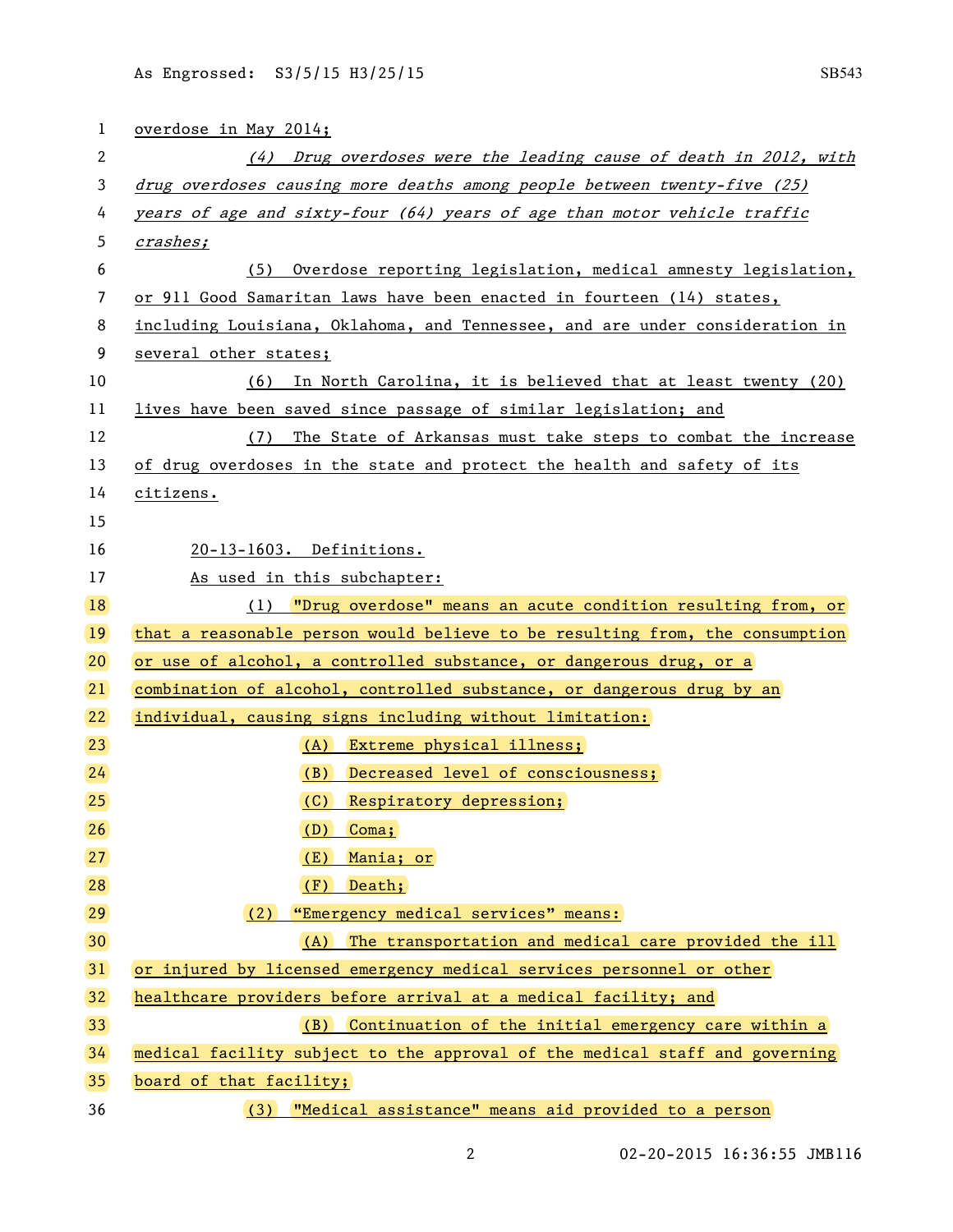As Engrossed: S3/5/15 H3/25/15 SB543

| $\vert$         | experiencing or believed to be experiencing a drug overdose by a healthcare              |  |  |  |
|-----------------|------------------------------------------------------------------------------------------|--|--|--|
| $\overline{2}$  | provider acting within its scope of practice that may provide diagnosis,                 |  |  |  |
| $\mathbf{3}$    | treatment, or emergency medical services relative to the drug overdose; and              |  |  |  |
| $\overline{4}$  | (4) "Seeks medical assistance" means accesses or assists in                              |  |  |  |
| $\overline{5}$  | accessing the 911 system or otherwise contacts or assists in contacting law              |  |  |  |
| $6\overline{6}$ | enforcement or a poison control center and provides care to a person                     |  |  |  |
| $\overline{7}$  | experiencing or believed to be experiencing a drug overdose.                             |  |  |  |
| 8               |                                                                                          |  |  |  |
| $\overline{9}$  | 20-13-1604. Immunity for seeking medical assistance.                                     |  |  |  |
| 10 <sup>°</sup> | (a) A person shall not be arrested, charged, or prosecuted for                           |  |  |  |
| $ 11\rangle$    | possession of a controlled substance in violation of $\int$ 5-64-419 if the              |  |  |  |
| $ 12\rangle$    | evidence for the arrest, charge, or prosecution of the possession of a                   |  |  |  |
| 13)             | controlled substance in violation of $\frac{1}{2}$ 5-64-419 resulted solely from seeking |  |  |  |
| 14              | medical assistance if:                                                                   |  |  |  |
| 15              | (1) The person in good faith seeks medical assistance for                                |  |  |  |
| <b>16</b>       | another person who is experiencing a drug overdose; or                                   |  |  |  |
| 17 <sup>2</sup> | (2) The person who is experiencing a drug overdose and in good                           |  |  |  |
| 18              | faith seeks medical assistance for himself or herself.                                   |  |  |  |
| 19              | (b) A person shall not be subject to penalties for a violation of a                      |  |  |  |
| 20)             | permanent or temporary protective order or restraining order or sanctions for            |  |  |  |
| 21              | a violation of a condition of pretrial release, condition of probation, or               |  |  |  |
| 22              | condition of parole based on the possession of a controlled substance in                 |  |  |  |
| 23              | <i>violation of § 5-64-419</i> if the penalties or sanctions are related to the          |  |  |  |
| 24              | seeking of medical assistance.                                                           |  |  |  |
| 25              |                                                                                          |  |  |  |
| 26              | 20-13-1605. Construction.                                                                |  |  |  |
| 27              | This subchapter does not limit:                                                          |  |  |  |
| 28              | The admissibility of any evidence:<br>(1)                                                |  |  |  |
| 29              | (A) In connection with the investigation or prosecution of                               |  |  |  |
| 30              | a crime with regard to a person who does not meet the requirements of $\S$ 20-           |  |  |  |
| 31              | $13 - 1604; or$                                                                          |  |  |  |
| 32              | With regard to other crimes committed by a person that<br>(B)                            |  |  |  |
| 33              | meets the requirements of § 20-13-1604;                                                  |  |  |  |
| 34              | Any seizure of evidence or contraband otherwise permitted by<br>(2)                      |  |  |  |
| 35              | law; or                                                                                  |  |  |  |
| 36              | The authority of a law enforcement officer to detain or take<br>(3)                      |  |  |  |

3 02-20-2015 16:36:55 JMB116